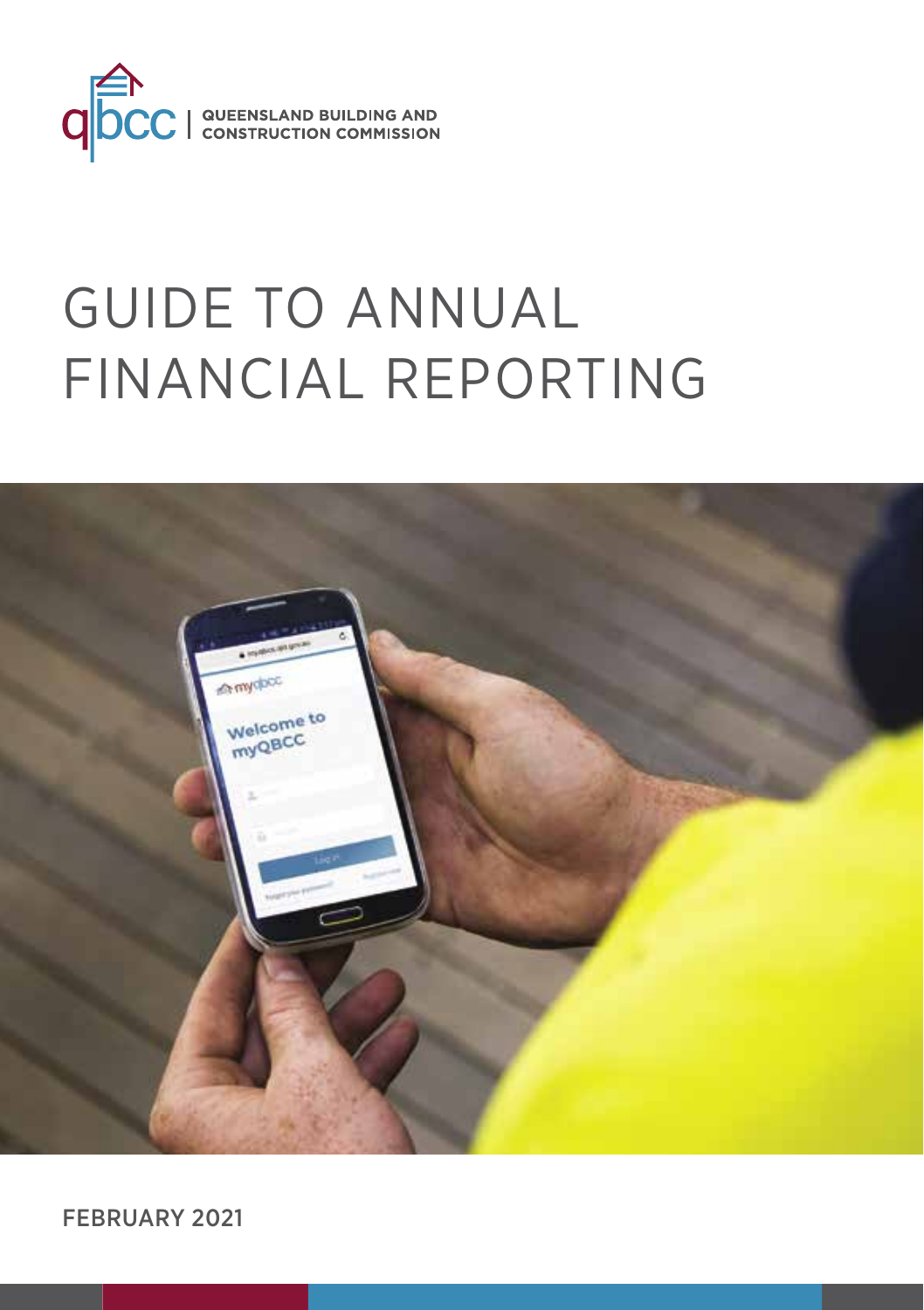# TABLE OF CONTENTS

| When do I need to lodge my financial information with the QBCC?  4 |  |
|--------------------------------------------------------------------|--|
|                                                                    |  |
|                                                                    |  |
|                                                                    |  |
|                                                                    |  |
|                                                                    |  |
|                                                                    |  |
|                                                                    |  |
| What if my financial information for annual reporting shows that   |  |
|                                                                    |  |
|                                                                    |  |
| How does my accountant get access to the portal to submit my       |  |
|                                                                    |  |
|                                                                    |  |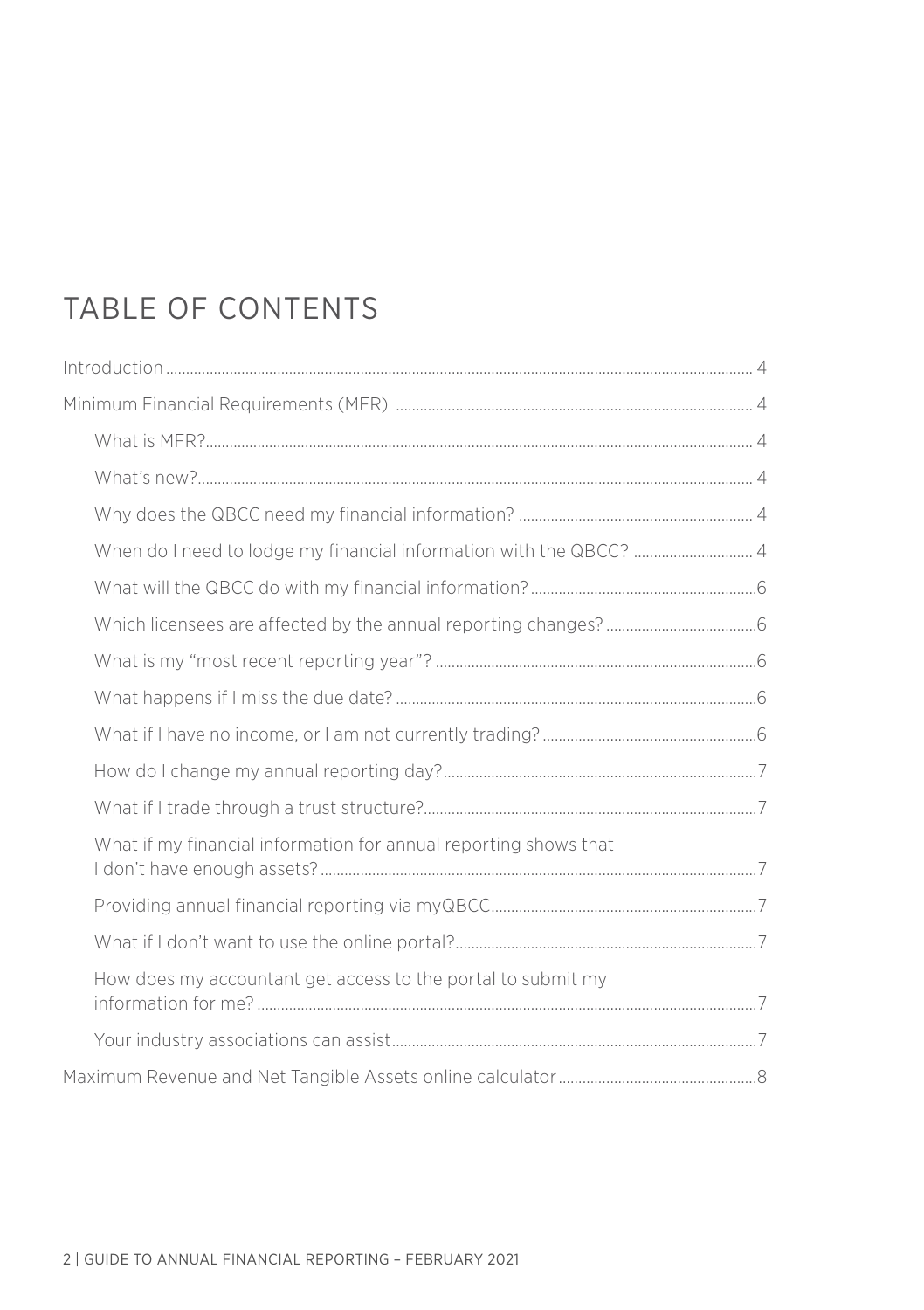| Annual Reporting |  |
|------------------|--|
|                  |  |
|                  |  |
|                  |  |
|                  |  |
|                  |  |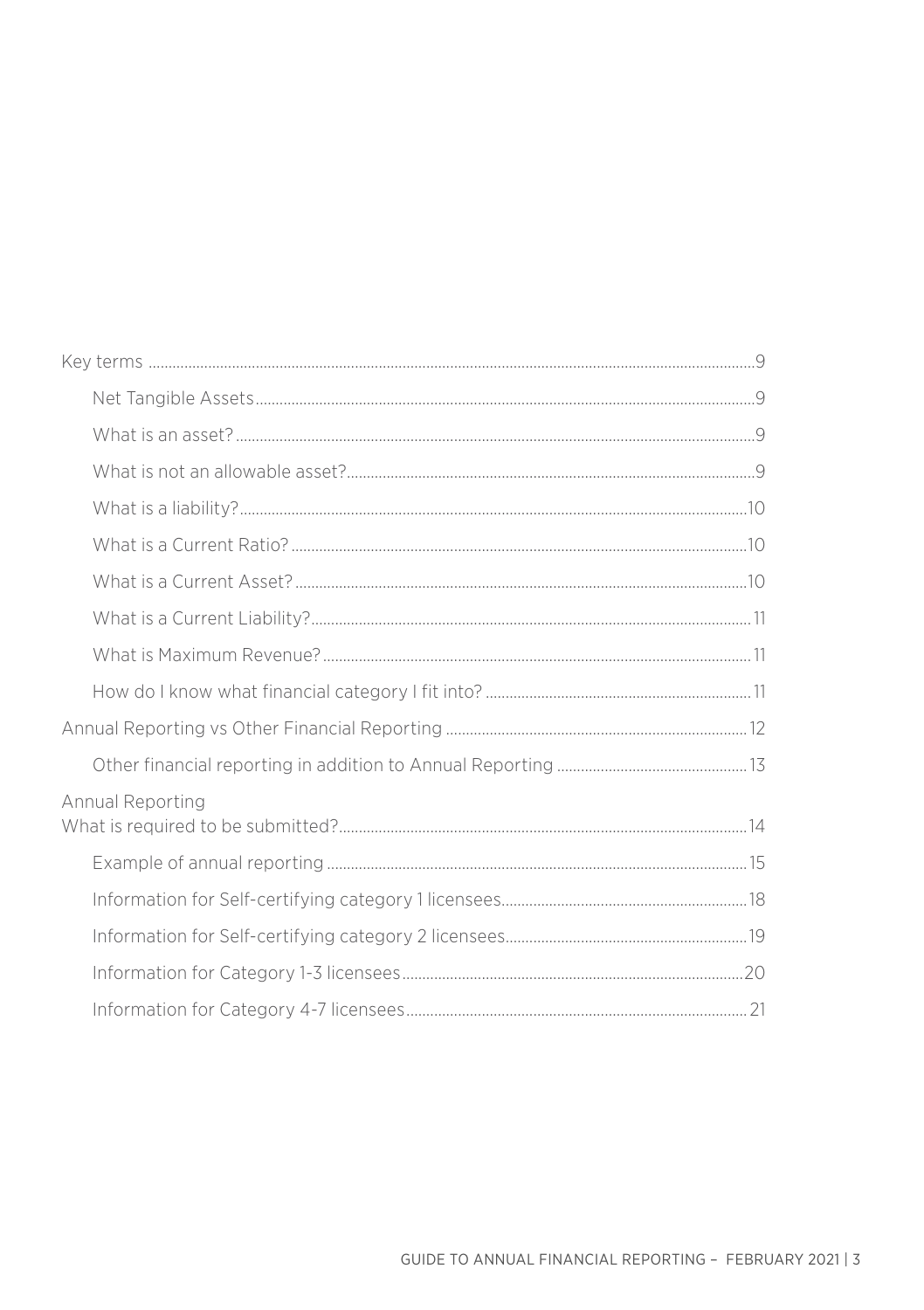# INTRODUCTION

Queensland has new laws designed to build a stronger, fairer construction industry.

Annual financial reports have been introduced to check the financial strength of contractor-grade licensees in Queensland. Annual reporting is mandatory but you may already have the information needed.

This guide provides information for QBCC licensees to understand annual reporting obligations. Additional information about annual reporting and other building industry fairness reforms can be found at qbcc.build/annualreporting.

# MINIMUM FINANCIAL REQUIREMENTS (MFR)

### What is MFR?

MFR stands for 'minimum financial requirements'. This is the minimum net tangible assets and current ratio required to ensure your business is financially sustainable. The QBCC will calculate your ratio based on the information you provide. There are many defined terms and these are set out in this guide.

Contractor-grade licensees are required to submit financial information every year, which can be submitted online at my.qbcc.qld.gov.au. This is known as annual reporting.

#### What's new?

On 1 January 2019, the new Minimum Financial Requirements Regulation (MFR Regulation) commenced. In October 2018, the building and construction industry was asked to provide feedback on proposed changes to financial and reporting requirements of licensees.

That feedback has shaped the new MFR laws, which aim to ensure every building contractor in Queensland has a strong and financially sustainable business with an appropriate level of working capital. Since 1 January 2019, \$1.2B in working capital has been injected back into the industry in Queensland through the implementation of new MFR laws.

Under the MFR laws, licensees with a contractor-grade licence need to lodge their annual financial information to the QBCC by the required reporting day.

#### Why does the QBCC need my financial information?

The QBCC requires financial information in accordance with the MFR Regulation. The information received will help ensure every building contractor who operates in Queensland has a strong business with an appropriate level of working capital.

The goal of these requirements is to reduce financial failure, liquidations and bankruptcy within the industry and ensure that people are paid for their work.

#### When do I need to lodge my financial information with the QBCC?

You need to lodge your annual financial information to the QBCC by the required reporting day. Each year, we will contact you at least 40 days before the deadline to submit your annual financial report.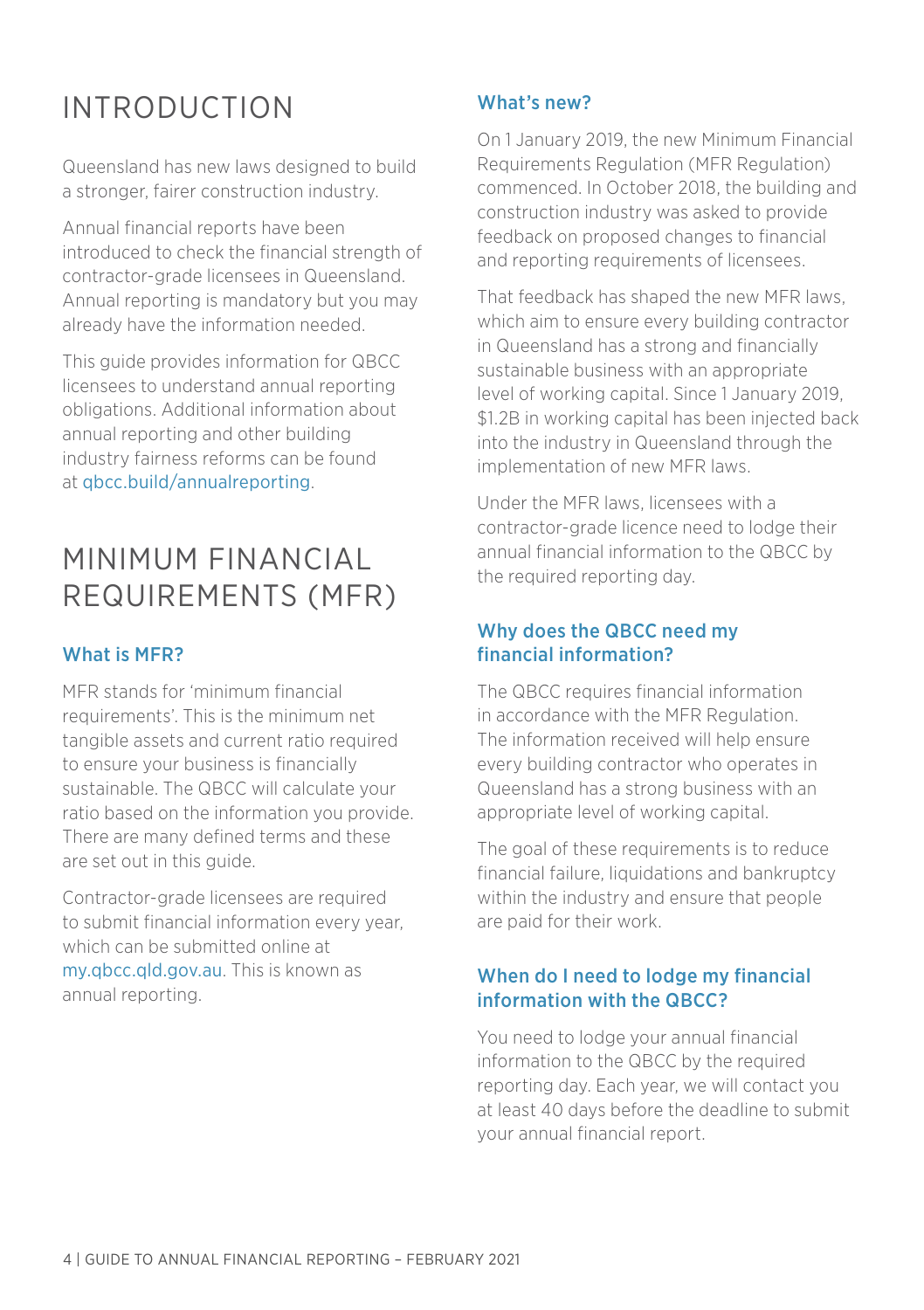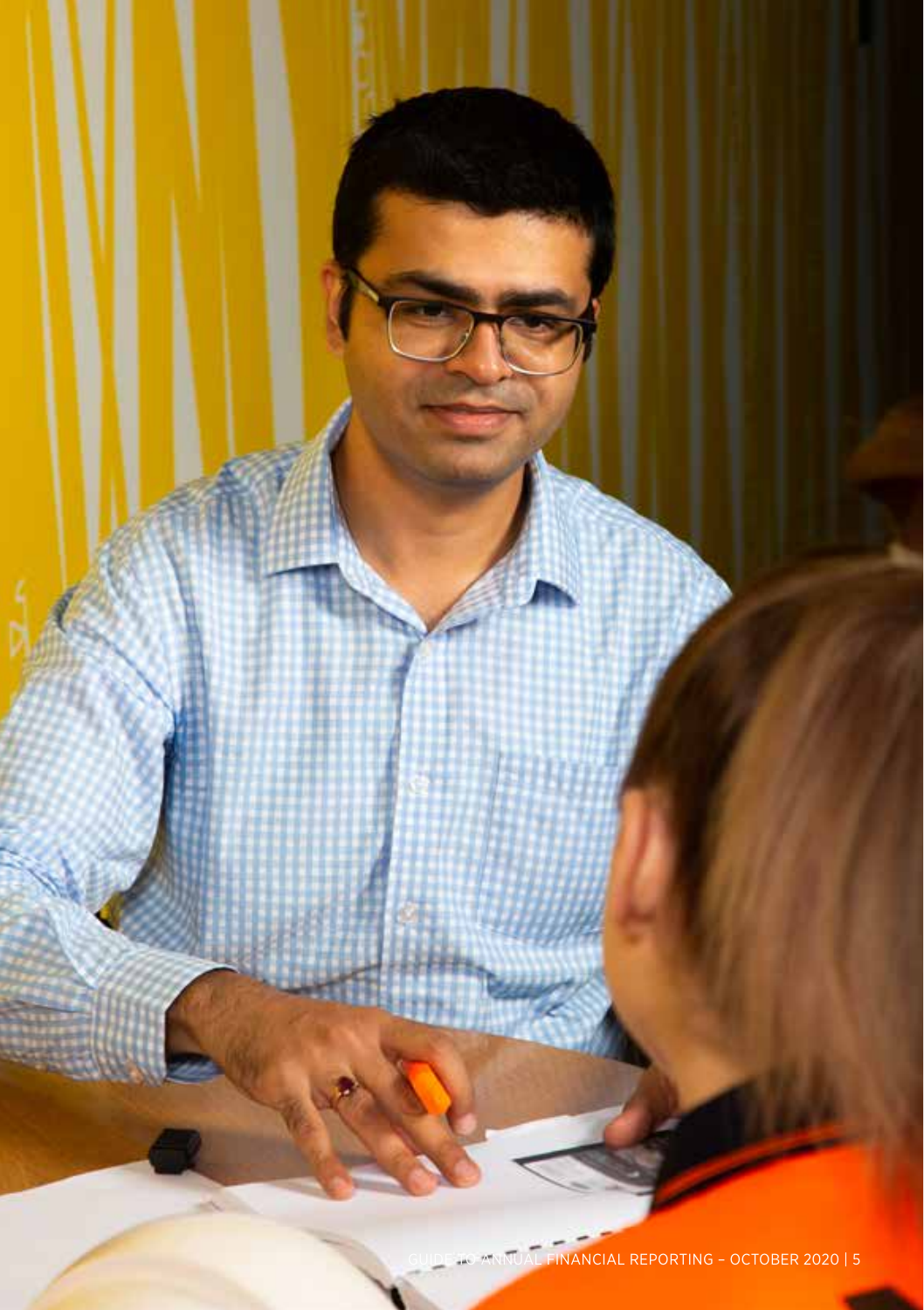#### What will the QBCC do with my financial information?

The QBCC will conduct a financial health check of your business to ensure you have the minimum assets or ratio. Where appropriate we may take action in relation to noncompliant financial information.

#### Which licensees are affected by the annual reporting changes?

Licensees who hold a contractor or builder grade of licence will be required to submit financial information, preferably via myQBCC which is specifically designed to ensure that the reporting requirements are of minimal disruption to the licensee.

If you are unable to submit your information through myQBCC, you may submit it manually by completing the appropriate form for your financial category available on the forms, fact sheets and publications page of the website at qbcc.qld.gov.au

#### **WHO DOES NOT HAVE TO MEET THE ANNUAL REPORTING REQUIREMENTS?**

The following licensees and applicants do not have to meet any MFR obligations

- Nominee supervisor
- Site supervisor
- Occupational licensees.

Building Certifiers and Pool Safety Inspectors are also exempt from meeting the minimum financial requirements as these two licences are issued under the *Building Act 1975*.

Licensees and applicants in the following classes, with valid professional indemnity insurance, may not have to meet the minimum financial requirements in certain circumstances unless they hold a licence in another class.

Licence classes:

- Builder Project Management Services
- Building Design Low Rise
- Building Design Medium Rise
- Building Design Open
- Hydraulic Services Design
- Hydraulic Services Design (excluding design of on-site domestic waste water management)
- Site Classifier
- Site Classifier (excluding on-site domestic waste management).

#### What is my "most recent reporting year"?

You are required to provide financial information for your most recent reporting year. For most licensees now, your most recent reporting year end would be 30 June, in line with the financial year.

#### What happens if I miss the due date?

Call the QBCC on 139 333 as soon as you become aware.

#### What if I have no income, or I am not currently trading?

If you are not actively using your licence you will still be required to provide your financial information to QBCC annually. You can report that your turnover is \$0, but you still need to hold the required Net Tangible Assets to support your licence category.

If you are not trading under your licence, you may wish to change the grade to a nominee supervisor, which is not required to meet financial requirements.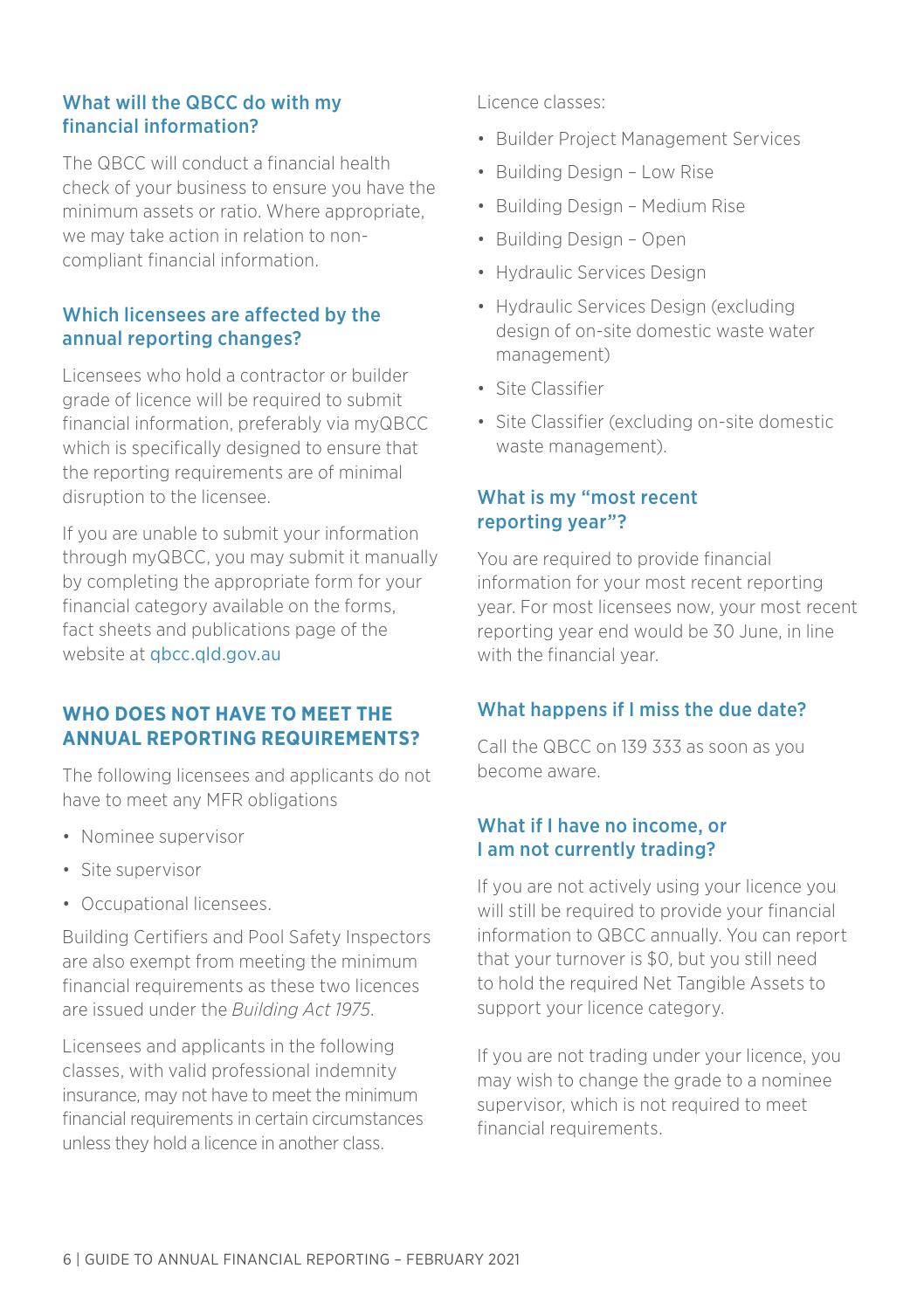#### How do I change my annual reporting day?

You can apply to change your annual reporting due date by submitting a general enquiries and feedback form available on the website at qbcc.qld.gov.au.

#### What if I trade through a trust structure?

To satisfy the annual reporting requirements, the financial information provided would be for the trust as the trading entity. More information is available at **gbcc.gld.gov.au.** 

#### What if my financial information for annual reporting shows that I don't have enough assets?

For licensees in categories from SC1 to Category 3, the QBCC may take action in relation to non-compliant financial information where appropriate.

For licensees in Categories 4 to 7 it is likely that the QBCC will follow up on non-compliant financial information which may result in a show cause notice as to why the licence should not be suspended.

#### Providing annual financial reporting via myQBCC

#### What do I need to do?

- 1. We have made it really easy to submit your annual financial reporting. All you need to do is log in or register at my.qbcc.qld.gov.au.
- 2. Have your most recent financial information open in front of you. You may not need to go to an accountant to have documentation prepared.
- 3. If your financial year ends on 30 June, the most recent financial information for the year ending 30 June would need to be provided.

4. Enter in the relevant sections depending on your financial category. You might like to have a copy of the 'User guide to myQBCC' if you need more information to help you complete each section.

#### What if I don't want to use the online portal?

It is preferred that licensees lodge online via the myQBCC portal however there are PDF forms available on the website which can be lodged at any Service Centre or mailed to us. Head to qbcc.qld.gov.au and find the forms under the 'Forms, fact sheets and publications' tab.

#### How does my accountant get access to the portal to submit my information for me?

You need to grant the accountant (or any other authorised representative) access to lodge information on your behalf.

Your accountant can create a myQBCC account but will need you to give them permission to lodge a form on your behalf. Step-by-step instructions are available at qbcc.build/annualreporting.

#### Your industry associations can assist

If you are a member of an industry association, they can also provide you with information and assistance. These industry associations include Master Builders Queensland, Master Plumbers' Association of Queensland, Master Electricians Australia, Housing Industry Association, National Fire Industry Association and the Air Conditioning and Mechanical Contractors' Association.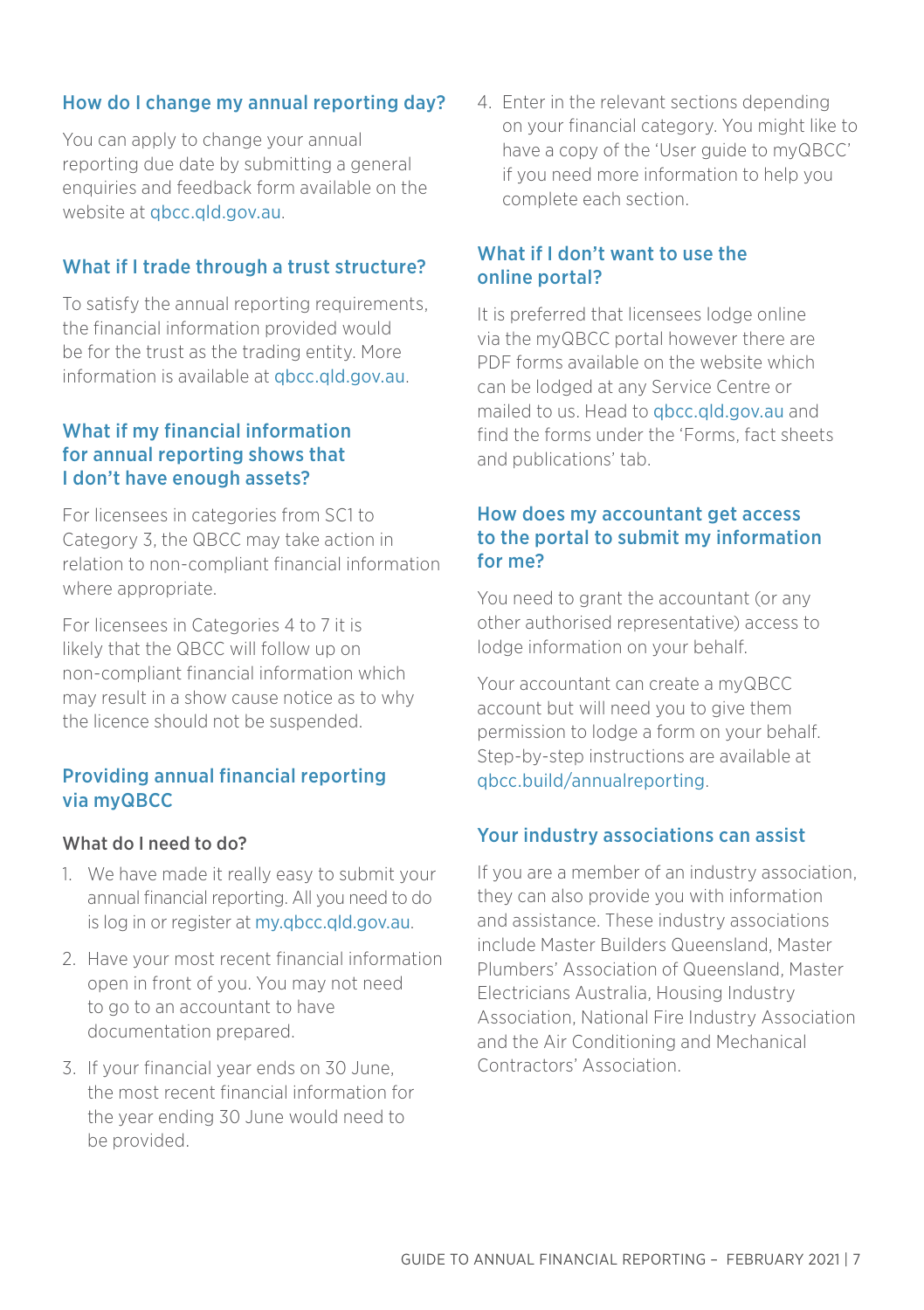

### MAXIMUM REVENUE AND NET TANGIBLE ASSETS ONLINE CALCULATOR

If you are unsure of the maximum revenue or net tangible assets, search for "NTA calculator" at **qbcc.qld.gov.au** for our handy tool.

If you are unsure of the financial category previously approved by the QBCC, you can enter your licence number into the QBCC's online licence search and your financial category will appear as 'MR Category'.

The calculator is a guide only, and does not apply to SC1 or SC2 licensees, as these licences are not set on a sliding scale – your maximum revenue amounts are set at \$200,000 or \$800,000 respectively.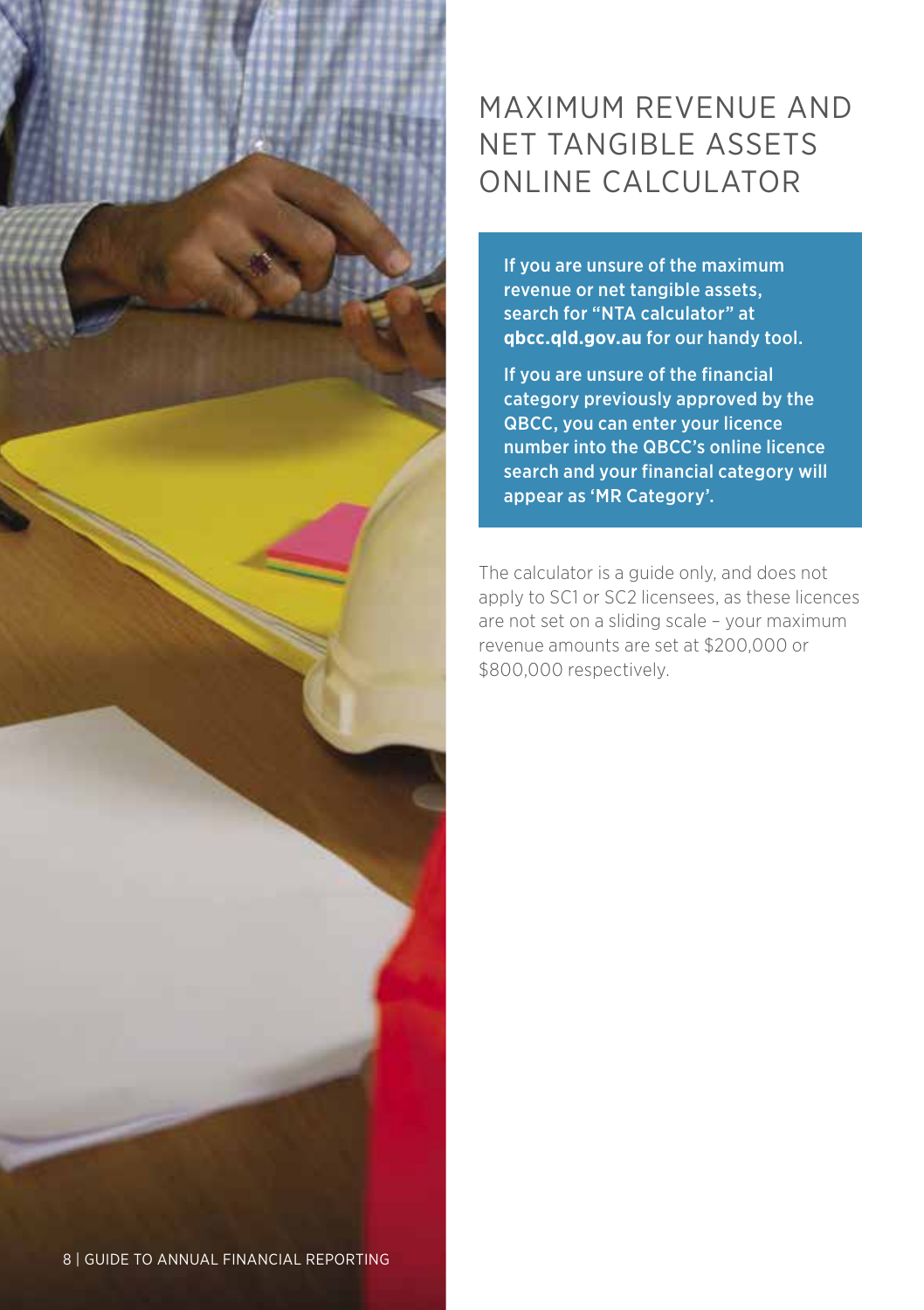# KEY TERMS

### Net Tangible Assets

Net Tangible Assets (NTA), means the net assets of a business:

- less any intangible assets such as goodwill, borrowing costs, patents, and trademarks;
- less any disallowed assets, such as jet skis, boats, racehorses, personal furniture, collector's items;
- less all liabilities.

#### What is an asset?

Allowable assets are things you own in your own name. If you have a company licence, these assets must in the company's name to be used for the company licence.

#### Allowable assets include:

- Cash;
- Work in progress;
- Money held in a project bank account that you are entitled to;
- Retention money you are entitled to;
- Registered motor vehicles;
- Real estate;
- Tools of trade;
- Plant and Equipment:
- Stock on hand (inventory);
- Some loans you have given out to related entities;
- Some money owing to you from clients;
- Shares in publicly listed (ASX) companies.

#### Example:

#### *Can I use my family home as an individual asset?*

Yes, a home can be used as an asset if it is owned by the licensee, however only your share can be used in the calculation. If you own your house with someone else – a spouse, partner or other - you can only include your share of the home. For example, if you own the house together in equal shares, you can include 50% of the value of the home as an asset.

#### What is not an Allowable asset?

#### Disallowed assets include:

- Racehorses;
- Paintings, stamps or coins;
- Furniture for personal use (i.e. household contents);
- Off road motorbikes;
- Quad bikes;
- Golf buggies;
- Jet skis;
- Boats;
- Aircraft (including drones);
- Money owing to you if it is disputed or subject to legal or court proceedings;
- Money owing to you from a client if it is more than 12 months old after the reporting date;
- Goodwill;
- Franchise fees:
- Deferred Tax Assets;
- Barter dollars;
- Assets held by someone else (held on trust for a beneficiary other than yourself);
- Superannuation if you cannot access it immediately;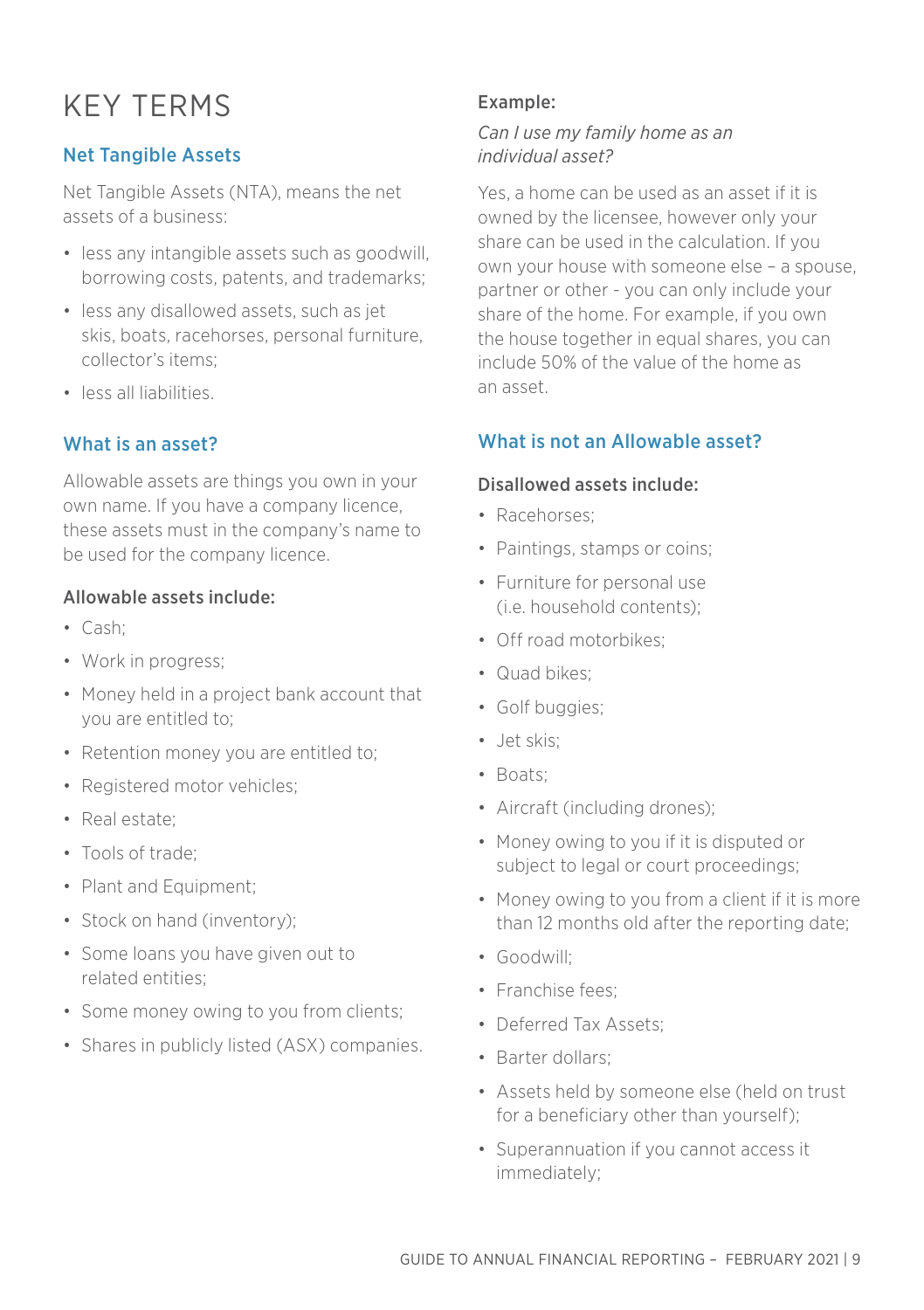- Life insurance policy benefits;
- Cryptocurrency;
- Trademarks or patents;
- Formation expenses;
- Borrowing costs;
- Intellectual Property.

#### What is a liability?

Liabilities are debts you owe to others.

This includes any debts or obligations you must pay or settle within a certain period of time or pay on demand. All liabilities must be taken into account.

#### Examples of liabilities include:

- Mortgage owing on property;
- Credit card debts;
- Vehicle or equipment finance/lease debts;
- Trade creditors;
- Taxation debts:
- Overdraft<sup>;</sup>
	- » Any deficiency in a trust for which you are trustee;
	- » The full amount of any loan you owe if it is in default.

#### Example:

#### *If you don't declare your house as an asset, do you still need to declare the mortgage as a liability?*

Yes, all liabilities have to be taken into account.

#### What is a Current Ratio?

Current ratio is worked out by comparing a licensee's current assets to their current liabilities. This helps to determine the business's financial viability. The current ratio is your current assets divided by your current liabilities and must be at least 1:1.

For every dollar of current liabilities, you must have at least a dollar in current assets.

#### Example:

Example Builder has \$52,000 in assets, compared to \$30,000 in liabilites. To figure out the company's current ratio:

#### Current assets ÷ Current liabilities = Current Ratio  $= 52,000 \div 30,000 = 1.73:1$

If you have no liabilities, your current ratio would be the total of your current assets to 1 or 0. For example, if your current assets totalled \$5,000 but you have no current liabilities, your current ratio would be 5000:1 or 5000:0.

#### What is a Current Asset?

A current asset is an amount owing to you by someone else that you expect to receive within the next 12 months.

#### Current assets include:

- Cash;
- Debtor amounts which are not disputed or older than 12 months from invoice date;
- Prepaid expenses (such as insurance premiums that have not yet expired);
- Work in progress;
- Retentions due to you within 12 months.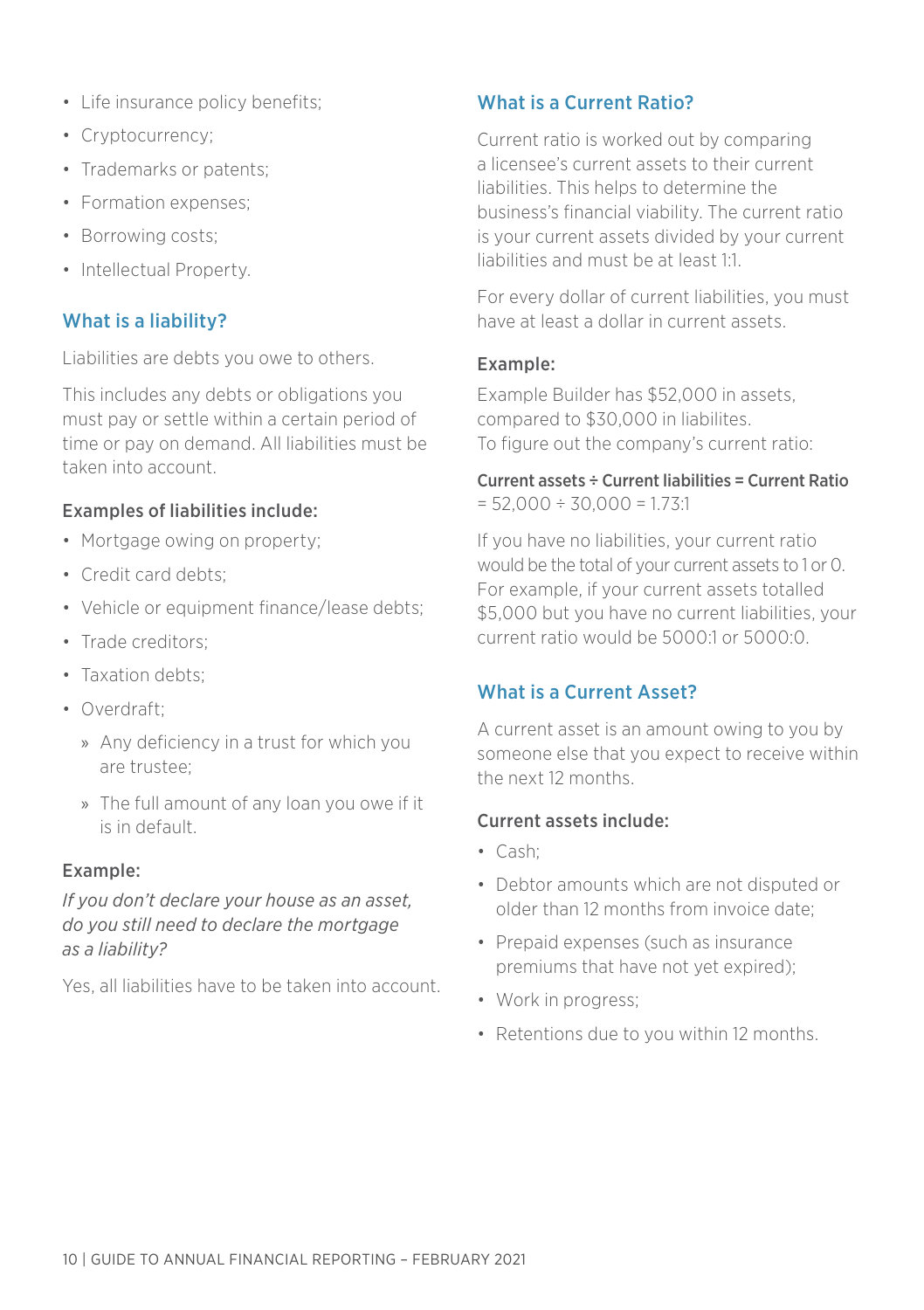#### A current asset is not:

- Goodwill;
- Formation expenses;
- Non-collectable debts;
- Real estate not currently for sale.

#### What is a Current Liability?

A current liability is an amount owing by you to someone else that you expect to pay within the next 12 months.

#### Current liabilities include:

- Trade creditors;
- Taxation liabilities;
- Credit card debts;
- The proportion of loans, mortgage repayments, finance leases etc to be paid within the next 12 months

#### What is Maximum Revenue?

Maximum revenue (MR) for your reporting year, includes the total income you receive from the building industry and any other source including outside Queensland and overseas, but excludes wages,salary and GST.

Your maximum revenue is determined by your net tangible assets. For example, if your net tangible asset value is \$95,000 your maximum revenue can be up to \$1,779,990. This is the maximum amount you can turn over not the amount you must meet.

Alternatively, you may nominate a lower amount of maximum revenue.

You can increase your maximum revenue by up to 10% without obtaining prior approval from us. If you want to increase your turnover by more than 10%, you must first provide us with a new financial declaration or MFR report that supports the increase.

#### Example:

#### *Do I only include turnover (or income) I earn for building?*

No, it is ALL turnover (or income) that you earn from all sources except for salary or wages that you receive if you are an employee rather than as a contractor.

#### How do I know what financial category I fit into?

Your financial category relates to your maximum revenue. Your maximum revenue will fall within a financial category from self– certifying category 1 at the lowest end to Category 7 at the highest end.

- Maximum revenue of not more than \$200,000: self-certifying category 1 (SC1);
- Maximum revenue of more than \$200,000 but not more than \$800,000: self-certifying category 2 (SC2);
- Maximum revenue of more than \$800,000 but not more than \$30,000,000: Categories 1, 2 and 3;
- Maximum revenue of more than \$30,000,000: Categories 4, 5, 6 and 7.

Applicants or existing licensees for a Builder class of licence are not able to rely upon an SC1 declaration.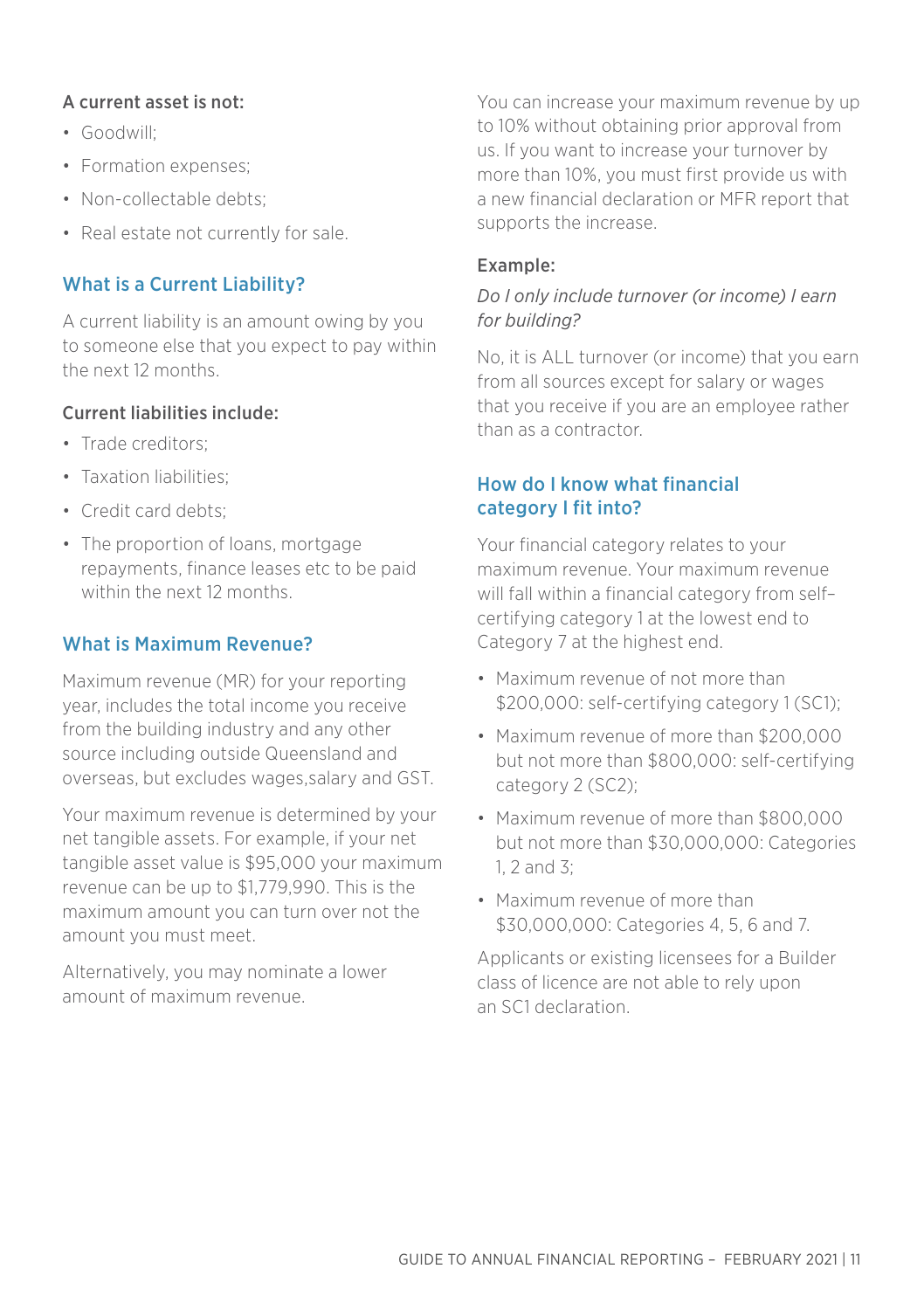## ANNUAL REPORTING VS OTHER FINANCIAL REPORTING

Annual reporting is a once a year submission based on the information required for each licensee's financial category. Your category is determined by your allowable turnover.

Annual reporting information does not need to have any accounting standards applied, does not need to be prepared by an accountant, and can be based on your most recent reporting or financial year information. The information provided can be based on your own internal management accounts.

Your 'annual reporting day' is the date by which you must provide your annual financial information to the QBCC to be assessed for compliance with the MFR Regulation.

The QBCC will notify you of this date. In 2019, reporting was due by 31 December. However, if you did not meet the deadline you must still provide your annual financial information as soon as possible. You may apply to the QBCC to change the date from 2020.

Other financial reporting may be required at additional stages, including:

- when you apply for a new licence (Category 1 or above);
- if your Net Tangible Asset position decreases by more than 20% for Categories 4-7 licensees and 30% for all other licensees;
- if you no longer meet the minimum Current Ratio of at least 1:1;
- if your Maximum Revenue (MR) needs adjusting (you must not exceed your MR by more than 10% in each financial year);
- a significant change to your business structure;
- if we request it.

**NOTE:** This other reporting, also known as an 'MFR report', must:

- be signed off by an accountant and be accompanied by signed financial statements;
- have the relevant accounting standards applied;
- not rely on accounts more than four months old from the end of the financial reporting period being relied on, and at the date the accepted independent accountant signed the report;
- not contain negative dollar value in assets;
- for an application or change of your maximum revenue, not be signed more than 30 days before we receive it.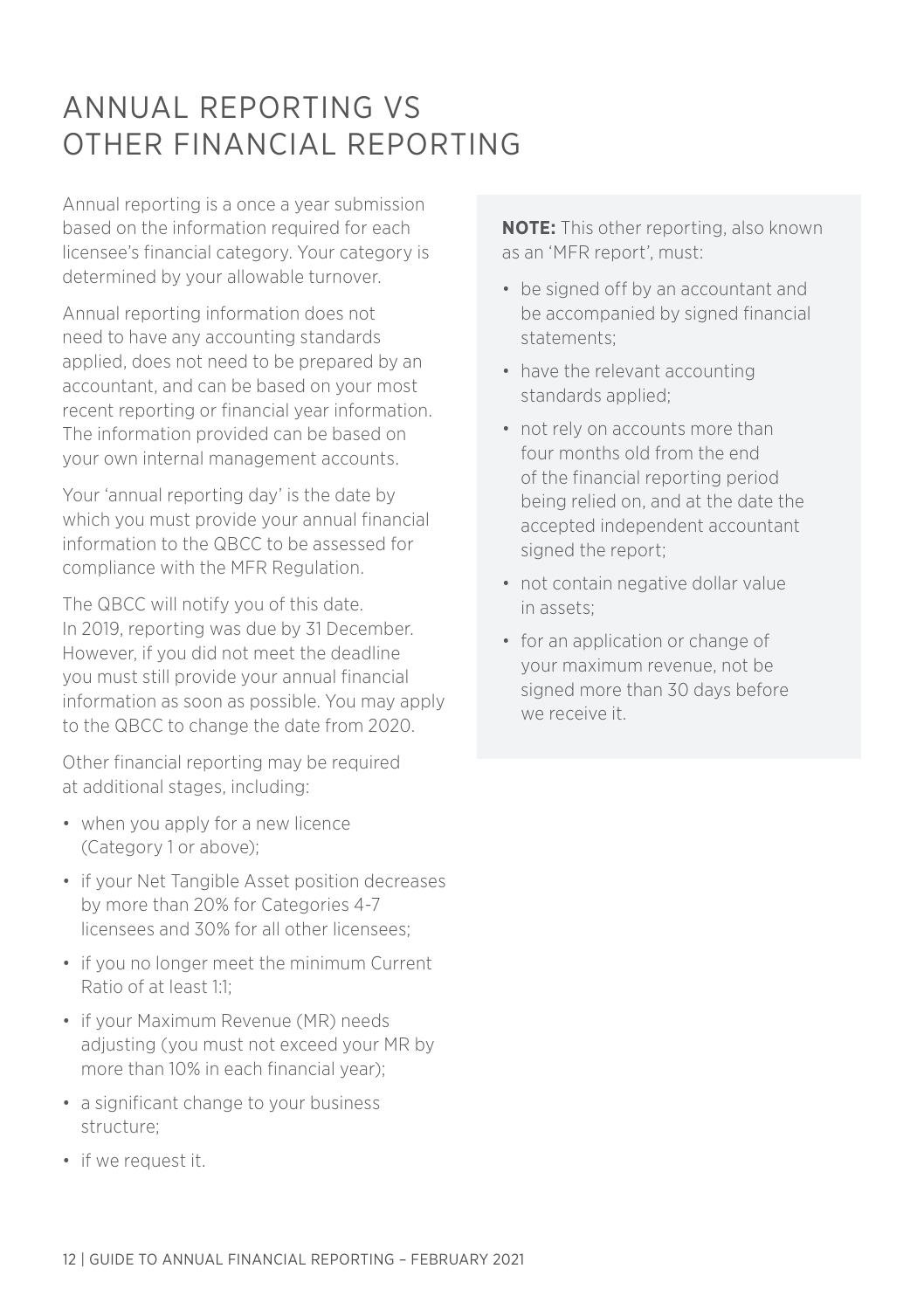### **Other** financial reporting **in addition** to Annual Reporting

|                                                                 | SC <sub>1</sub>                                                                  | SC <sub>2</sub>                                | Categories<br>$1 - 3$ | Categories<br>$4 - 7$ |
|-----------------------------------------------------------------|----------------------------------------------------------------------------------|------------------------------------------------|-----------------------|-----------------------|
| New licence                                                     | An MFR<br>report is not<br>required,<br>unless<br>trading<br>through<br>a trust. | An MFR<br>report is not<br>required,<br>unless |                       |                       |
| Maximum revenue<br>adjustment                                   |                                                                                  | trading<br>through<br>a trust.                 |                       |                       |
| SC2 licensee increase<br>maximum revenue to<br>Category 1       | X                                                                                |                                                | X                     | X                     |
| Change of licence grade:<br>nominee supervisor to<br>contractor | X                                                                                | K                                              |                       |                       |
| Expiry of PI Insurance                                          | X                                                                                | X                                              |                       |                       |
| Change of ownership of<br>office holders                        | Х                                                                                | X                                              |                       |                       |
| Restructure of<br>partnership                                   | X                                                                                |                                                |                       |                       |
| Change or withdrawal of<br>covenantors                          | X                                                                                |                                                |                       |                       |
| Revoking a deed                                                 |                                                                                  |                                                |                       |                       |

The above table shows when an MFR Report is required by licensees in various financial categories. Please note, all contractor grade licensees are required to lodge annual financial reporting each year.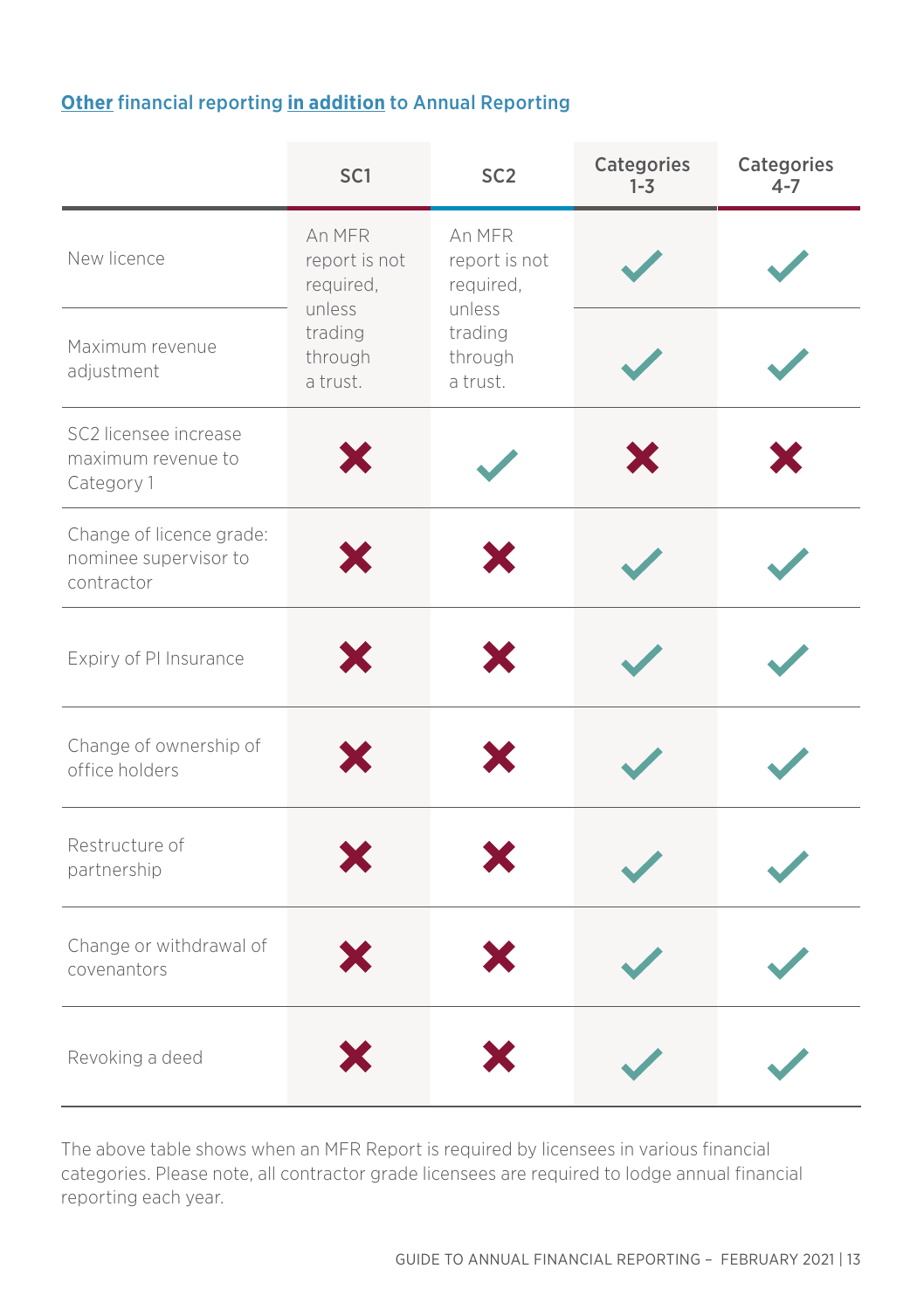# ANNUAL REPORTING

#### What is required to be submitted?

| SC1 and SC2                                                                                                                                                                                                                                                                                                | Categories 1, 2 and 3                                                                                                    | <b>Categories 4-7</b>                                                                                                                                     |
|------------------------------------------------------------------------------------------------------------------------------------------------------------------------------------------------------------------------------------------------------------------------------------------------------------|--------------------------------------------------------------------------------------------------------------------------|-----------------------------------------------------------------------------------------------------------------------------------------------------------|
| In the myQBCC online<br>portal you will only need to<br>enter your:<br>• Profit and loss figures<br>This is your revenue                                                                                                                                                                                   | In the myQBCC online<br>portal you will need to<br>enter your figures in and<br>provide a copy of relevant<br>paperwork: | In the myQBCC online<br>portal you will need to<br>enter your figures in and<br>provide a copy of relevant<br>paperwork:                                  |
| and expenses                                                                                                                                                                                                                                                                                               | • Profit and loss statement                                                                                              | • Profit and loss statement                                                                                                                               |
| • Assets and liabilities<br>figures<br>You don't need to send us<br>any paper work, however<br>you may send us hard<br>copy documents if you are<br>unable to use the online<br>portal. The required forms<br>are available at<br>gbcc.gld.gov.au under the<br>Forms, publications and<br>fact sheets tab. | Balance sheet<br>$\bullet$                                                                                               | • Balance sheet                                                                                                                                           |
|                                                                                                                                                                                                                                                                                                            | • Aged debtors and<br>creditors listings                                                                                 | • Aged debtors and<br>creditors listings                                                                                                                  |
|                                                                                                                                                                                                                                                                                                            | • Statement of cash flow.                                                                                                | • Statement of cashflows                                                                                                                                  |
|                                                                                                                                                                                                                                                                                                            | These documents do not<br>have to be prepared by<br>an accountant.                                                       | • Notes to the financial<br>statements                                                                                                                    |
|                                                                                                                                                                                                                                                                                                            |                                                                                                                          | • Written declaration (this<br>will appear in the online<br>portal as a download)                                                                         |
|                                                                                                                                                                                                                                                                                                            |                                                                                                                          | • Description of the<br>measurement (basis<br>and accounting policies<br>relevant to those<br>statements)                                                 |
|                                                                                                                                                                                                                                                                                                            |                                                                                                                          | 0 <sub>R</sub>                                                                                                                                            |
|                                                                                                                                                                                                                                                                                                            |                                                                                                                          | • If you are an ASIC<br>reporting entity, a<br>copy of the report or<br>documents lodged with<br>ASIC if provided within<br>30 days of ASIC<br>lodgement. |

#### **You can apply to change your annual reporting due date by writing to annualreporting@qbcc.qld.gov.au. Please note, your annual reporting date will only change if the QBCC agrees in writing and notifies you of a changed annual reporting date.**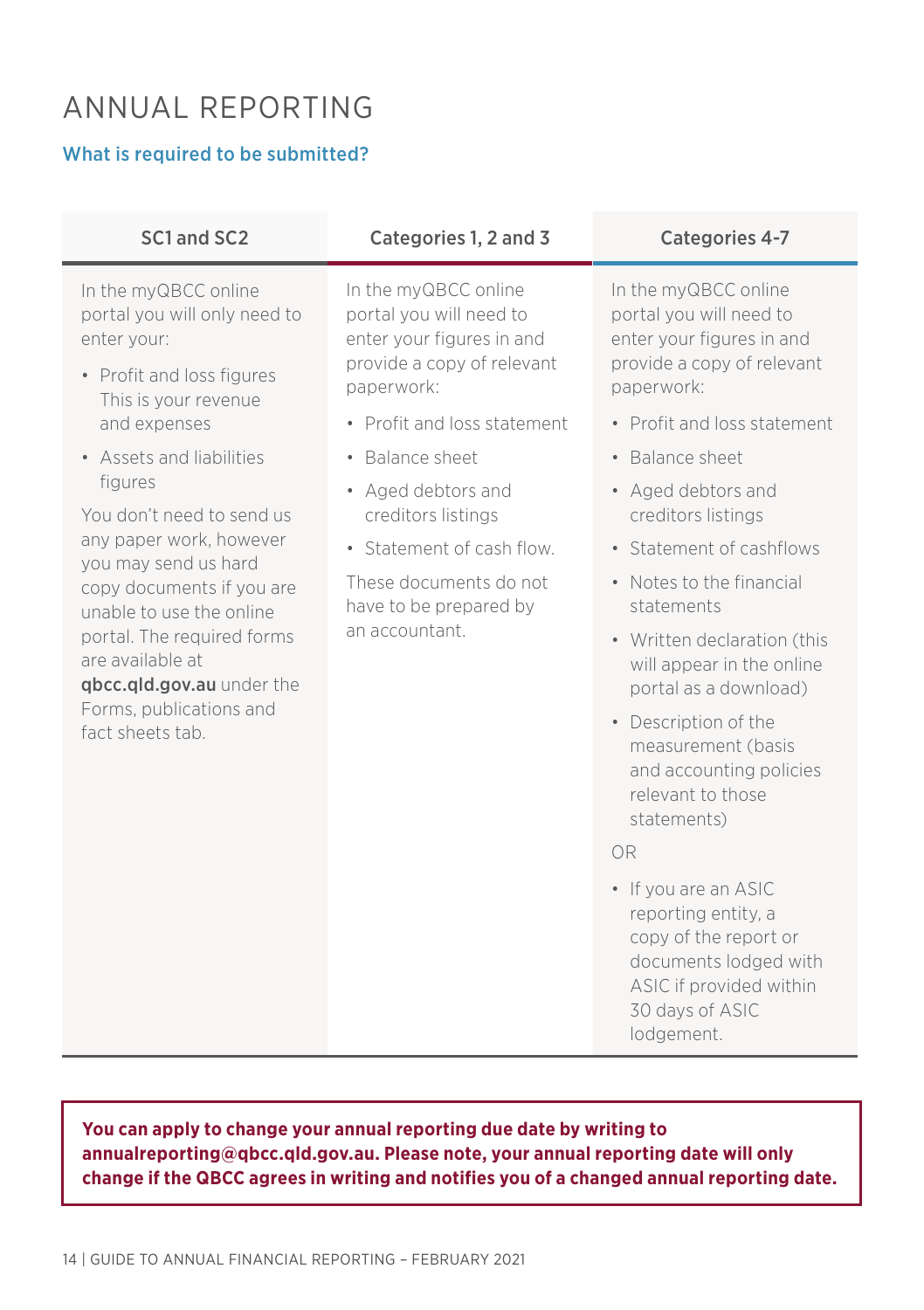#### Example of annual reporting

#### Scenario:

Example Builder is a SC2 licensee. Example Builder is employed solely on wages. Example Builder's financial position at 30 June 2019:



#### WHAT QBCC IS LOOKING FOR:

Your revenue has not exceeded your Maximum Revenue by more than 10%. Remember: For a SC1 licensee – Revenue is below \$220,000 For a SC2 licensee – Revenue is below \$880,000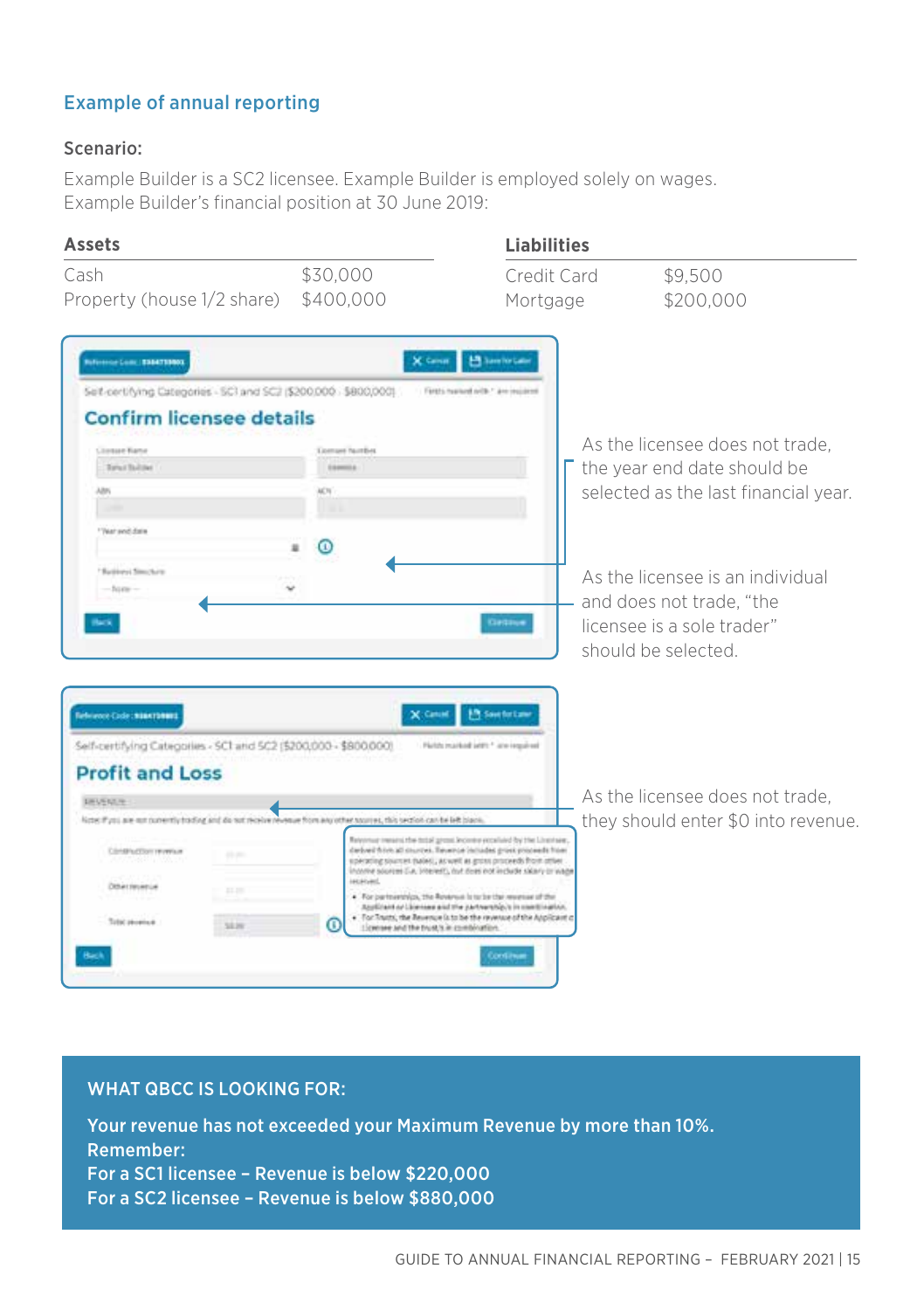#### Example of Annual Reporting continued

| viar Code i <del>and Lesson</del>                                |                |          | <b>Fift</b> New forces           |                                                                                                                            |
|------------------------------------------------------------------|----------------|----------|----------------------------------|----------------------------------------------------------------------------------------------------------------------------|
| Self-certifying Categories - SCI and SCI (\$200.000 - \$800.000) |                |          | Feddin mached with 1 are require |                                                                                                                            |
| <b>Balance Sheet</b>                                             |                |          |                                  |                                                                                                                            |
| <b>REAR AGOSTS</b>                                               |                |          |                                  |                                                                                                                            |
| Pacificants start and continuintation                            | 135,006.09     |          |                                  | The licensee has \$30,000 in cash.<br>this is a current asset                                                              |
| (Wise corrent scorts)                                            |                |          |                                  |                                                                                                                            |
| Tubbat currents assemb-                                          | distantant     | $^\circ$ |                                  |                                                                                                                            |
| CURRENT ASSISTS                                                  |                |          |                                  | The licensee is the 1/2 owner of                                                                                           |
| Diffuse many contracts senate                                    | 1400,000.00    |          |                                  | a property valued at \$800,000.                                                                                            |
| Tuttal recomments assets.                                        | 1410, 011, 012 |          |                                  | They would place \$400,000 in<br>other non current assets                                                                  |
| <b><i>ENTERNATION</i></b>                                        |                |          |                                  |                                                                                                                            |
| Driver corrent beliefsheet                                       | 19.500.00      |          |                                  |                                                                                                                            |
| Turket currient baserman                                         | 19,860,000     | ο        |                                  | The licensee has a credit card.                                                                                            |
| URBATLABUTEE                                                     |                |          |                                  | with a credit limit of \$9,500.<br>which he has completely used.                                                           |
| <b>Street man during of Sadditions</b>                           |                |          |                                  | The credit card debt would be                                                                                              |
| Tuitat issin comment flatellites                                 | EDIGANISM      | $\circ$  |                                  | a current liability.                                                                                                       |
|                                                                  |                |          | Continue                         |                                                                                                                            |
|                                                                  |                |          |                                  | The licensee has a \$400,000<br>mortgage on the property, he<br>would include his 1/2 share as<br>a non-current liability. |

#### WHAT QBCC IS LOOKING FOR:

- 1. Your total current assets exceed (or at least equals) your total current liabilities.
- 2. Your Net Tangible Assets (NTA) (Total current assets + total non-current assets total current liabilities – total non-current liabilities) is sufficient for your licence.

SC1 requires NTA of at least \$12,000 and SC2 requires at least \$46,000.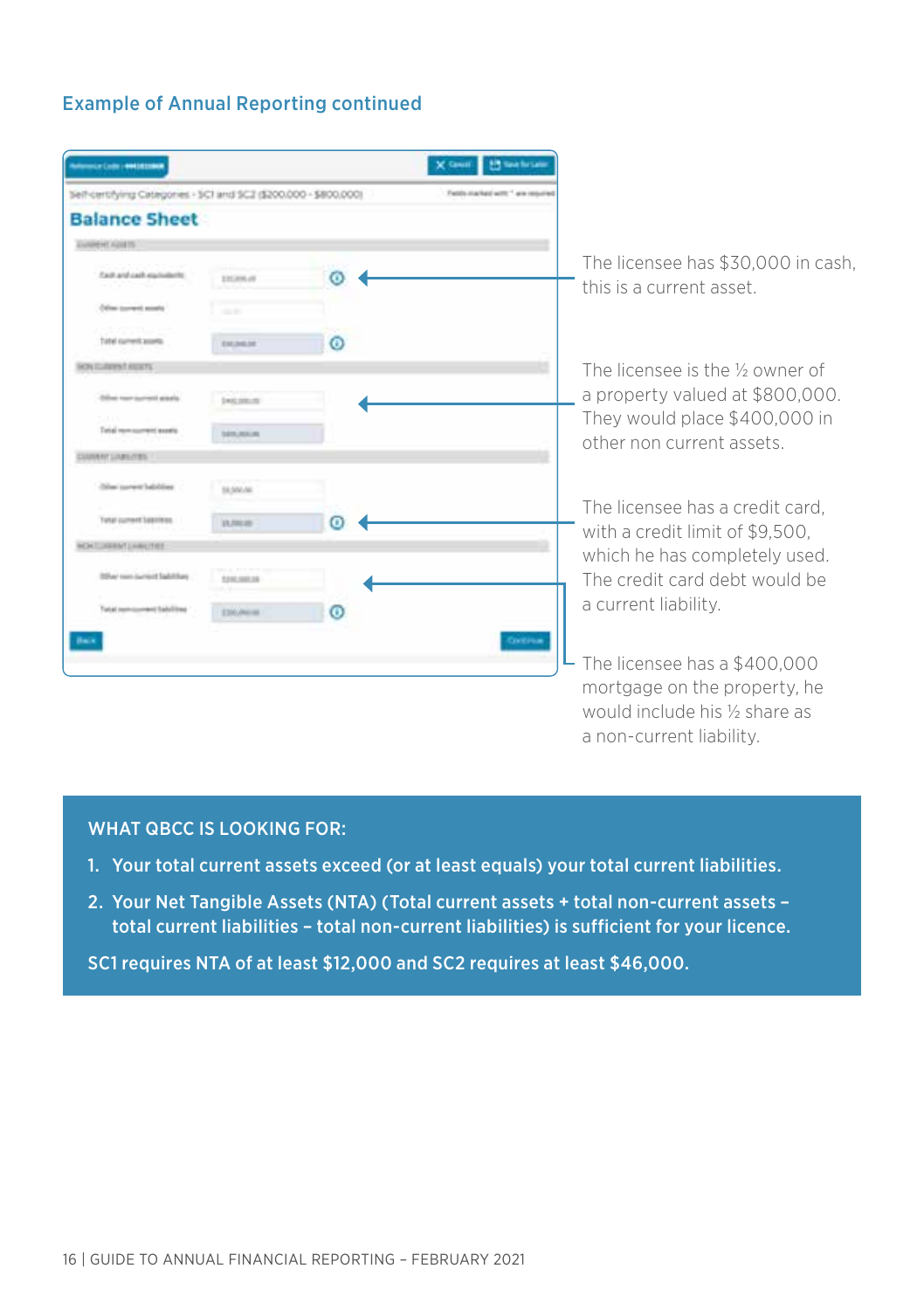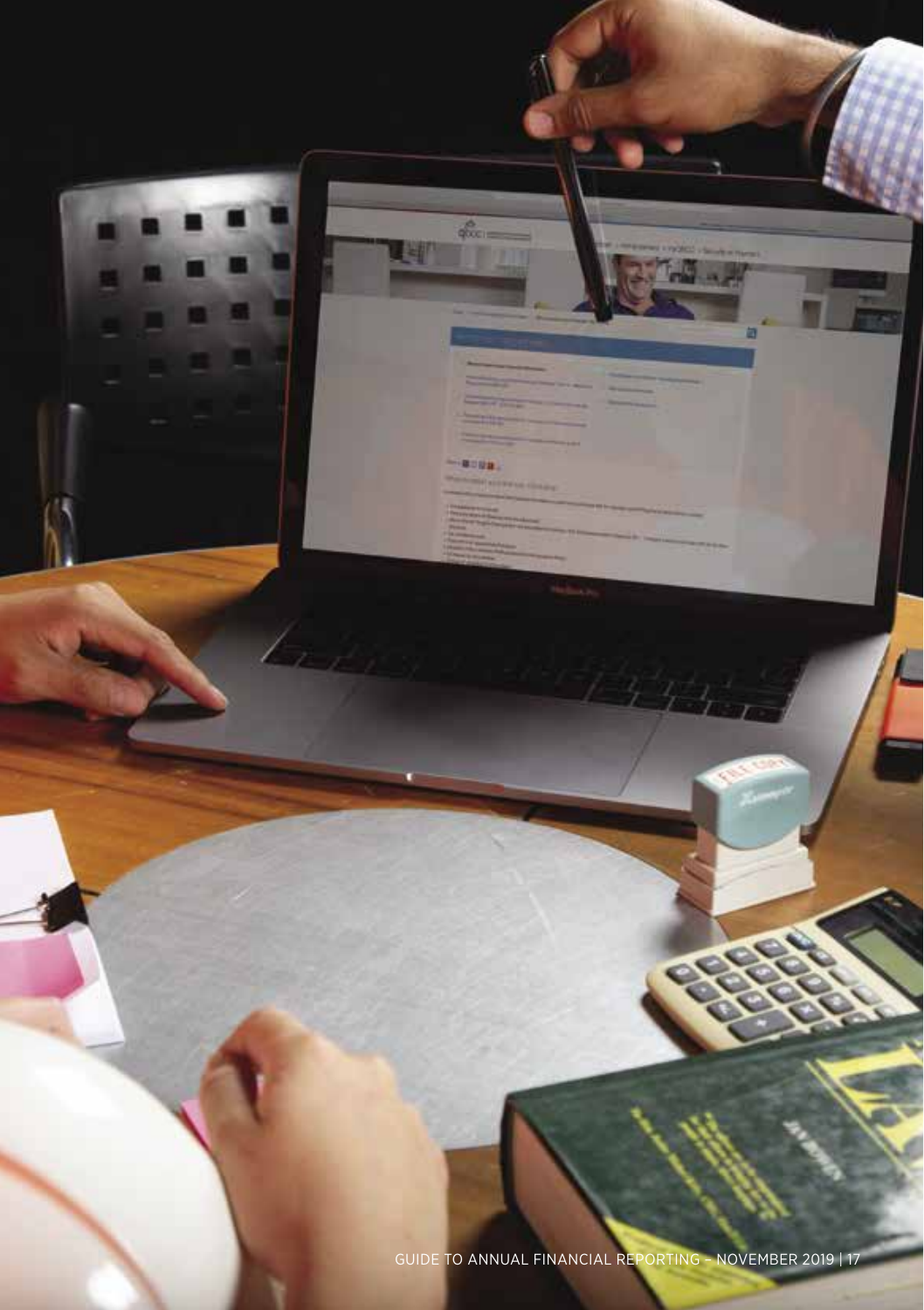#### Information for self-certifying category 1 licensees

Self-certifying category 1 (SC1) licensees are NOT required to provide any paper work or documentation if lodging annual reporting through myQBCC.

SC1 licensees must have NTA of at least \$12,000.

### Annual turnover of not more than \$200,000 -Self-Certifying Category 1 (SC1)



- 1. Don't go over your maximum revenue amount by more than 10% without informing the QBCC;
- 2. Your target is to have at least \$12,000 in net tangible assets;
- 3. Keep your ratio of current assets to current liabilities to at least 1:1;
- 4. Ensure you continue to pay subcontractors and suppliers by the due date.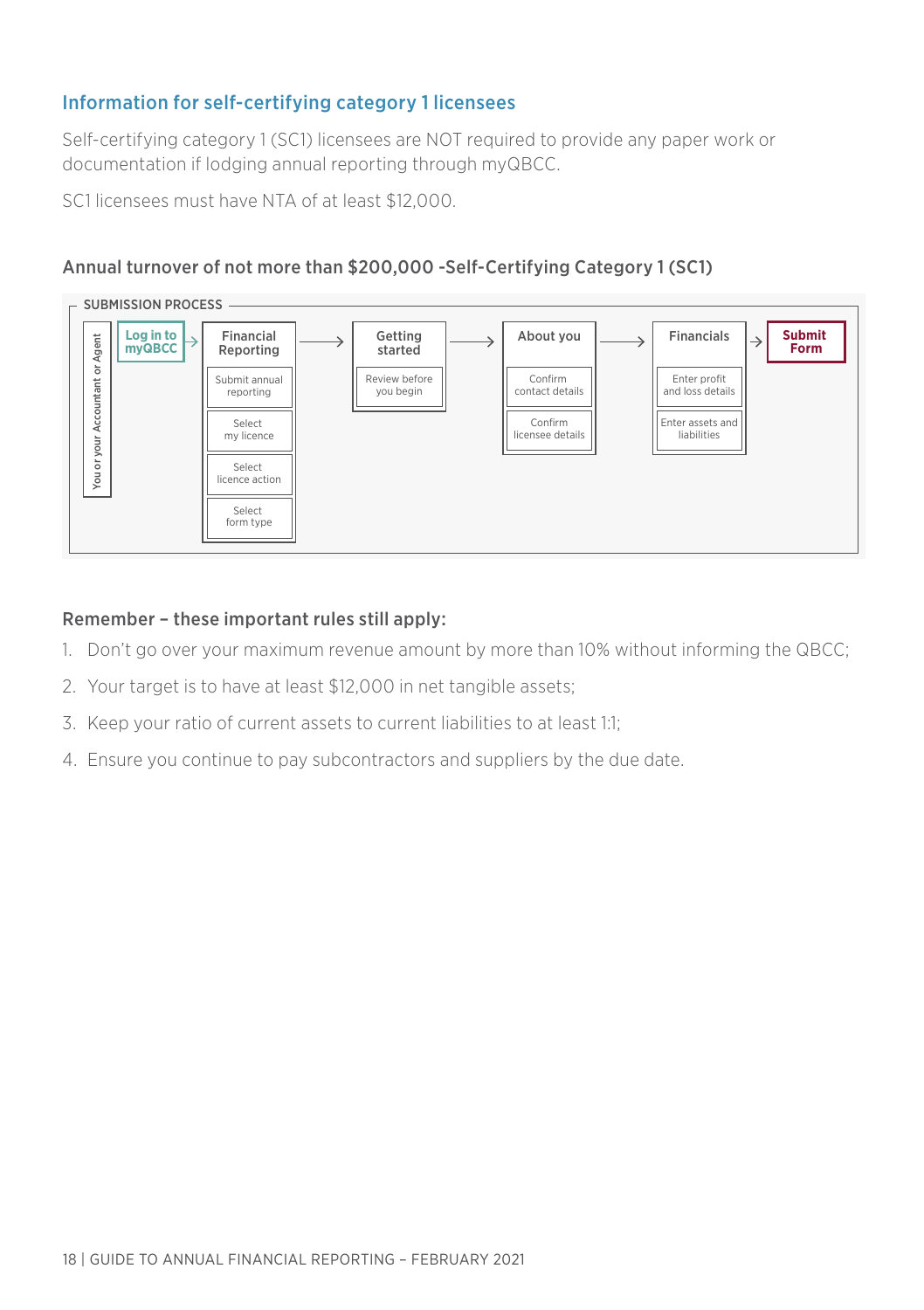#### Information for self-certifying category 2 licensees

SC2 licensees must have NTA of at least \$46,000.

- SC2 licensees are NOT required to provide any paper work or documentation if lodging annual reporting through myQBCC.
- A licensee with a turnover between \$600,00 and \$800,000 was previously considered a Category 1 licensee and is now considered an SC2 licensee. If you have a Deed of Covenant and Assurance in place, please see the next section.

#### Annual turnover of more than \$200,000 but not more than \$800,000 - Self-Certifying Category 2 (SC2)



- 1. Don't go over your maximum revenue amount by more than 10% without informing the QBCC;
- 2. Your target is to have at least \$46,000 in net tangible assets;
- 3. Keep your ratio of current assets to current liabilities to at least 1:1;
- 4. Ensure you continue paying subcontractors and suppliers by the due date.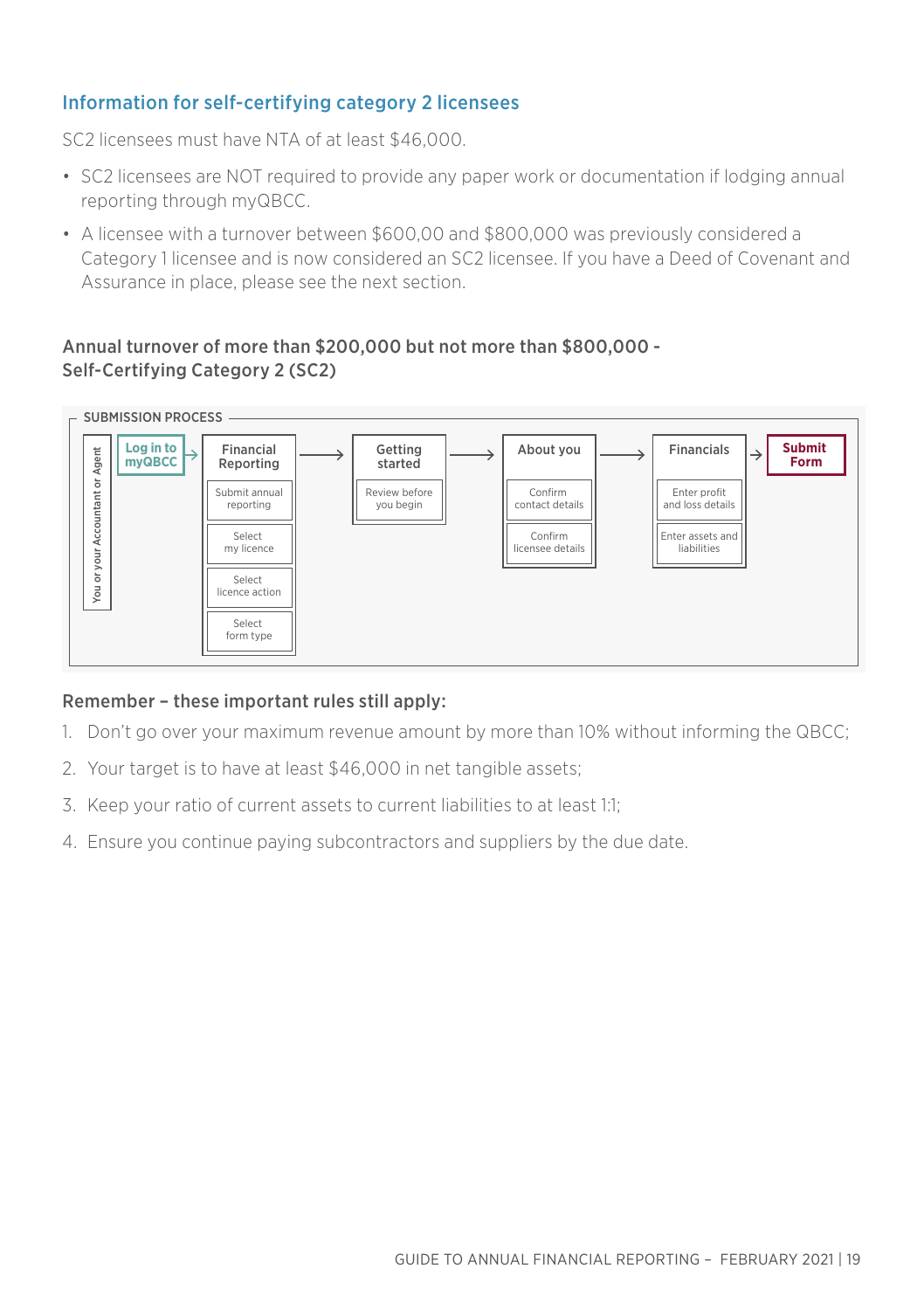#### Information for Category 1-3 licensees

Category 1-3 licensees who rely on Deeds of Covenant and Assurance or related entity loans to meet the NTA will need to provide more information about the collectability of these assets.

The current requirement to report decreases in net tangible assets (NTA) of 30 % or more will continue to apply.

A licensee with a turnover between \$600,00 and \$800,000 was previously considered a Category 1 licensee and is now considered an SC2 category. See SC2 section for more information.

#### Annual turnover of more than \$800,000 but not more than \$30,000,000 – Categories 1, 2 and 3



#### Supporting documentation required:

- Profit and loss statement;
- Balance sheet:
- Aged debtors and creditors report;
- Statement of cashflows.

- 1. Don't go over your maximum revenue amount by more than 10% without informing the QBCC;
- 2. Don't allow your net tangible assets to decrease by more than 30% from the last advised and the QBCC-accepted figure without informing the QBCC.
- 3. Keep your ratio of current assets to current liabilities to at least 1.1; and
- 4. Ensure you continue paying your subcontractors and suppliers by the due date.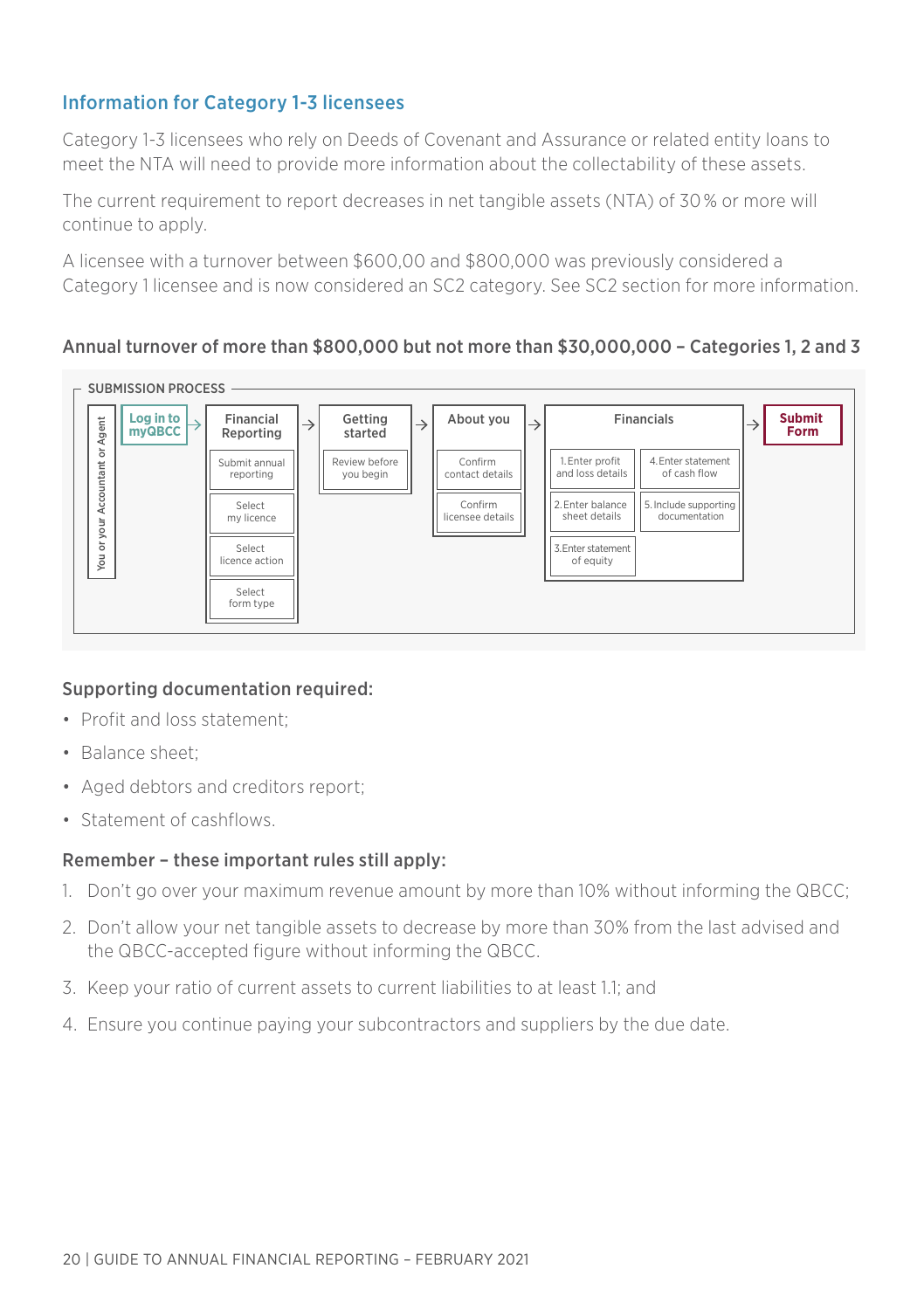#### Information for Category 4-7 licensees

Annual turnover of more than \$30,000,000 – Categories 4 - 7



#### Supporting documentation required:

If you are required to prepare annual reports for ASIC or ASX, a copy of these reports may be submitted to satisfy this annual reporting requirement.

If you are a non-reporting entity, you will need to provide the following:

- Profit and loss statement;
- Balance sheet:
- Aged debtors and creditors report, with details of each debtor categorised by age of their debt;
- Statement of cashflows;
- Any accounting note to the documents above;
- Written declaration verifying the information contained in the documents mentioned above;
- Description of the measurement, within the meaning of the Australian Accounting Standards, on which the financial statements mentioned above are based, and the accounting policies or reports relevant to those financial statements.

- 1. Don't go over your maximum revenue amount by more than 10% without informing the QBCC;
- 2. Don't allow your net tangible assets to decrease by more than 20% from the last advised and the QBCC-accepted figure without informing the QBCC;
- 3. Make sure you have sufficient Net Tangible Assets to cover the actual revenue you generate;
- 4. Keep your ratio of current assets to current liabilities to at least 1.1; and
- 5. Ensure you continue paying your subcontractors and suppliers by the due date.